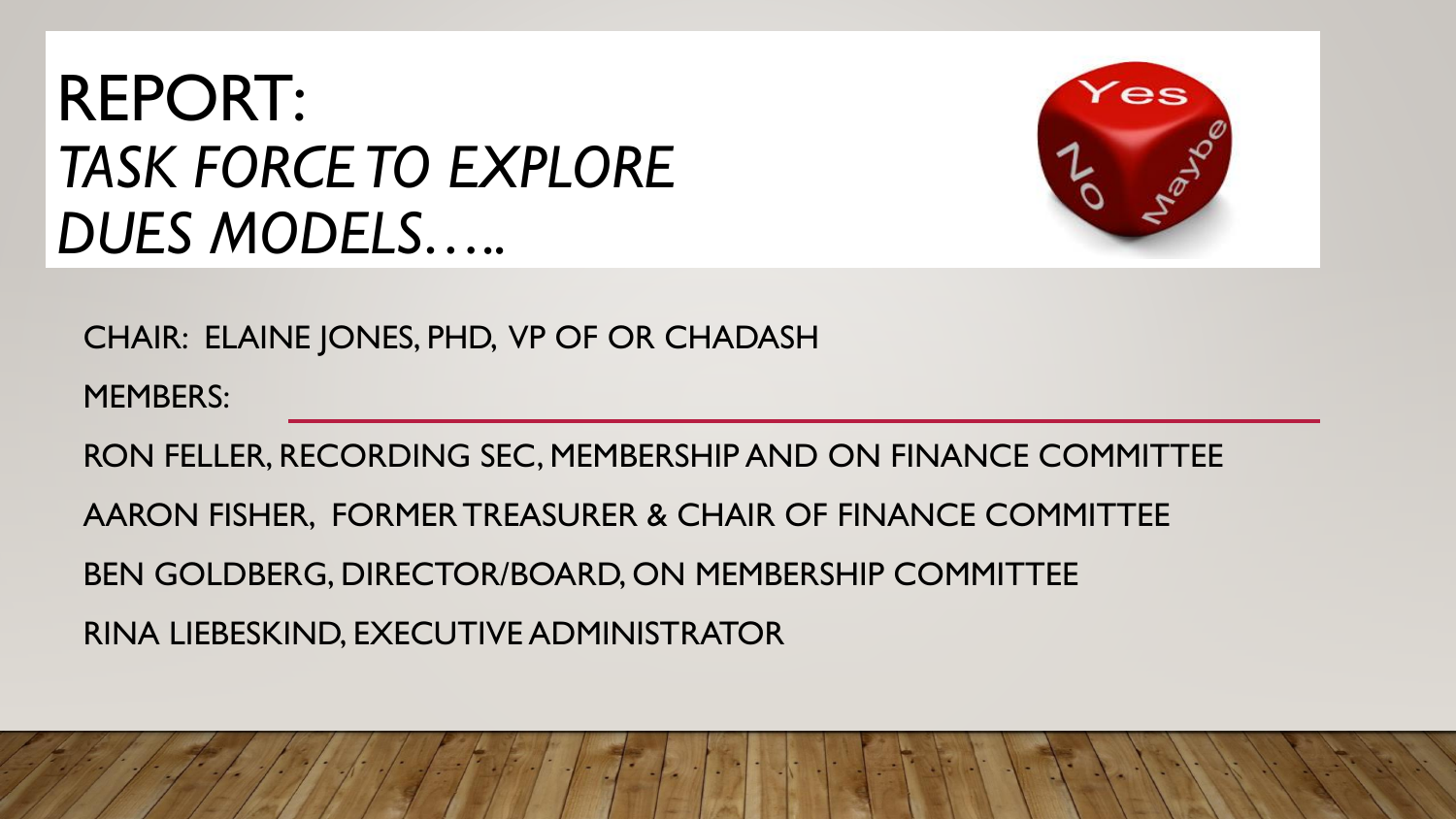#### WHY ARE WE STUDYING OUR DUES STRUCTURE?

- Strengthen our relationship with congregants
- Foster fiscal transparency
- Enhance a respectful approach to fiscal sustainability
- Relational vs Transactional Models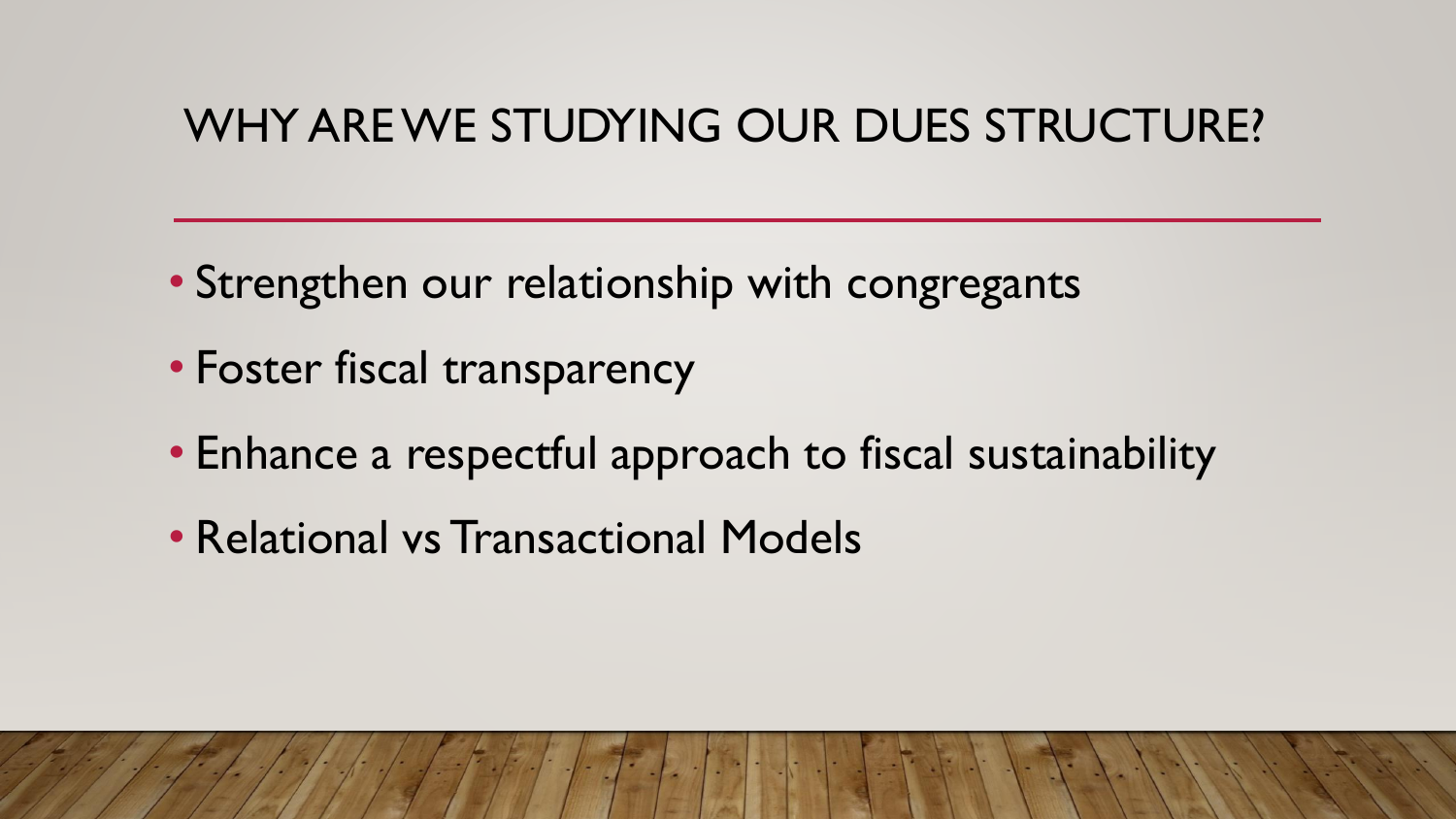#### CURRENT SITUATION

- FAIR SHARE MODEL
- $\bullet$  SHORTFALL THIS FISCAL YEAR = \$40-50,000.... WHY?
	- CANCELED MAJOR FUNDRAISER
	- MANY DIDN'T INCREASE DUES (3%) LAST YEAR
	- LOW DUES (COMPARED TO OTHER SIMILAR SYNAGOGUES)
- UPCOMING ONE-TIME "ASK"/APPEAL- NEED AVERAGE OF \$250/MEMBER TO MEET BASIC OPERATING EXPENSES….
- AND…LIKELY WILL NEED MORE REVENUE IN NEXT 3-5 YEARS , AS EXPENSES WILL INCREASE WITH RECRUITMENT COSTS FOR NEW RABBI, CANTOR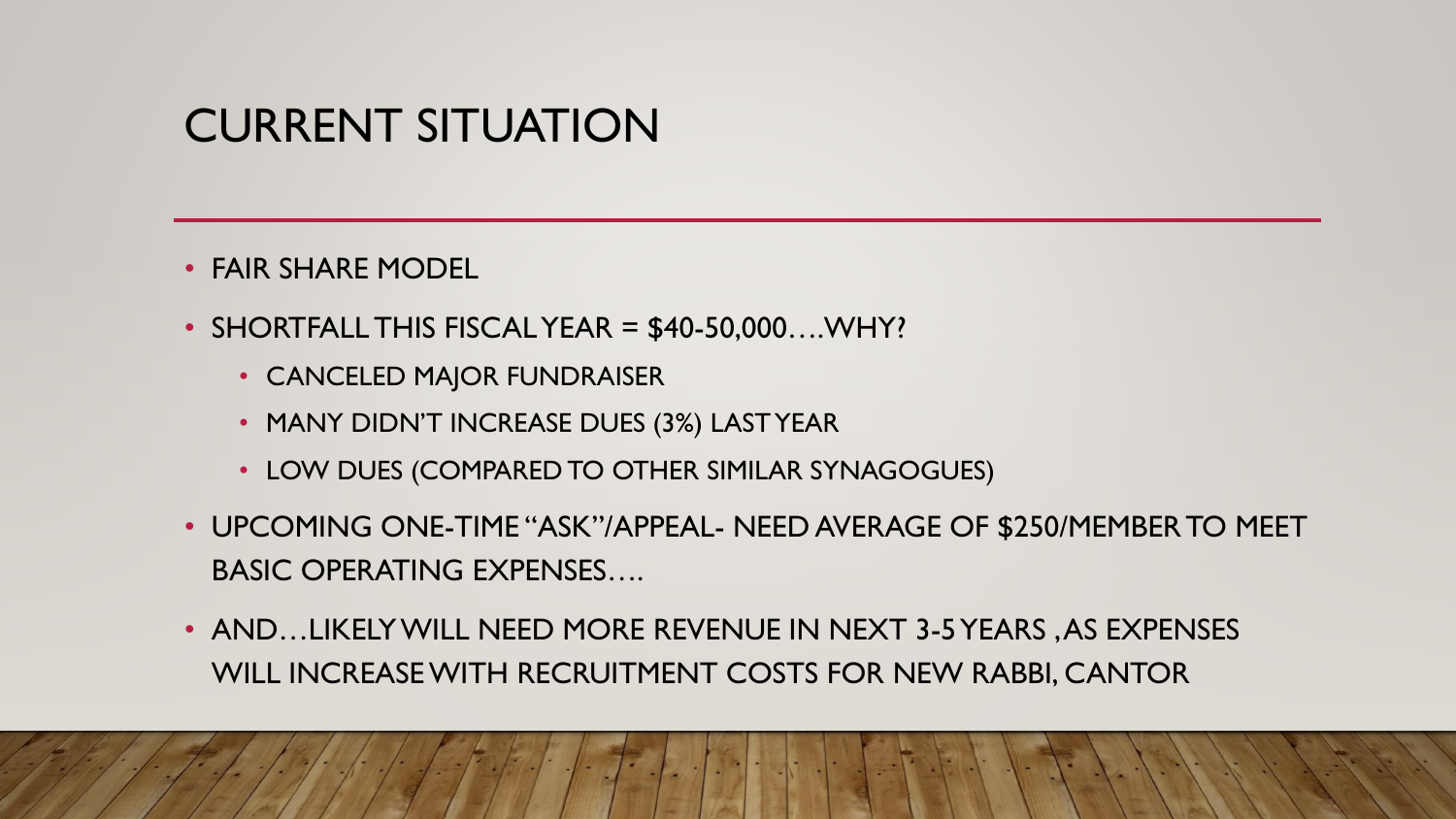#### MEMBER COUNT BY DUES CATEGORY

#### OR CHADASH: TOTAL BILLED BY DUES CATEGORY

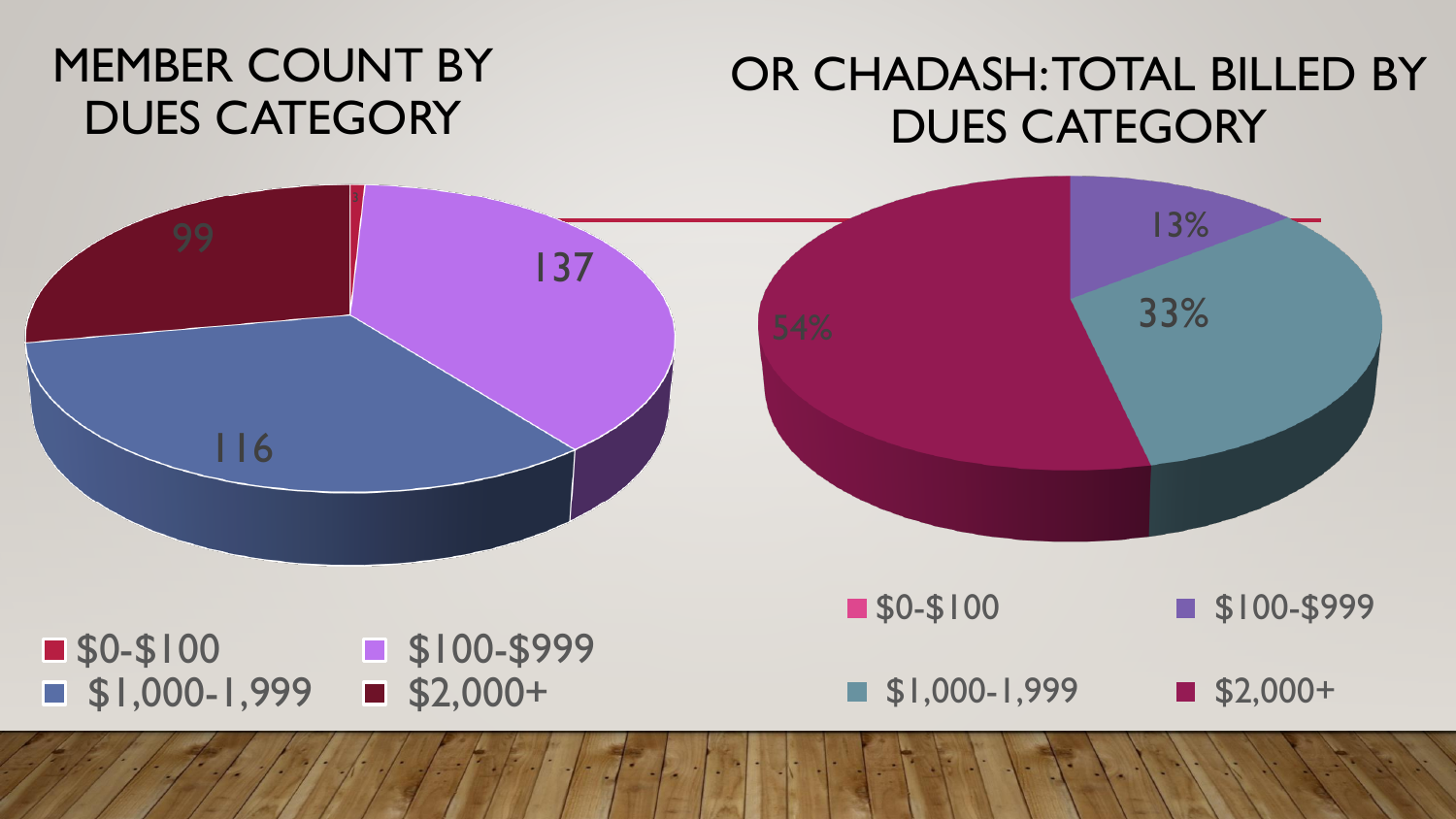#### SHORT TERM ACTIONS TO ADDRESS SHORTFALL

Board & Finance Committee identified ten areas for immediate action:

- \* Membership Dues \* Committees
- \* Fundraising Events \* \* Onegs
- \* Rabbi's Circle \* Personnel
- 
- 
- 
- 
- 
- \* Yahrzeit Board \* \* Advertising in New Light
- \* Cemetery **\* Review Organizational Dues**

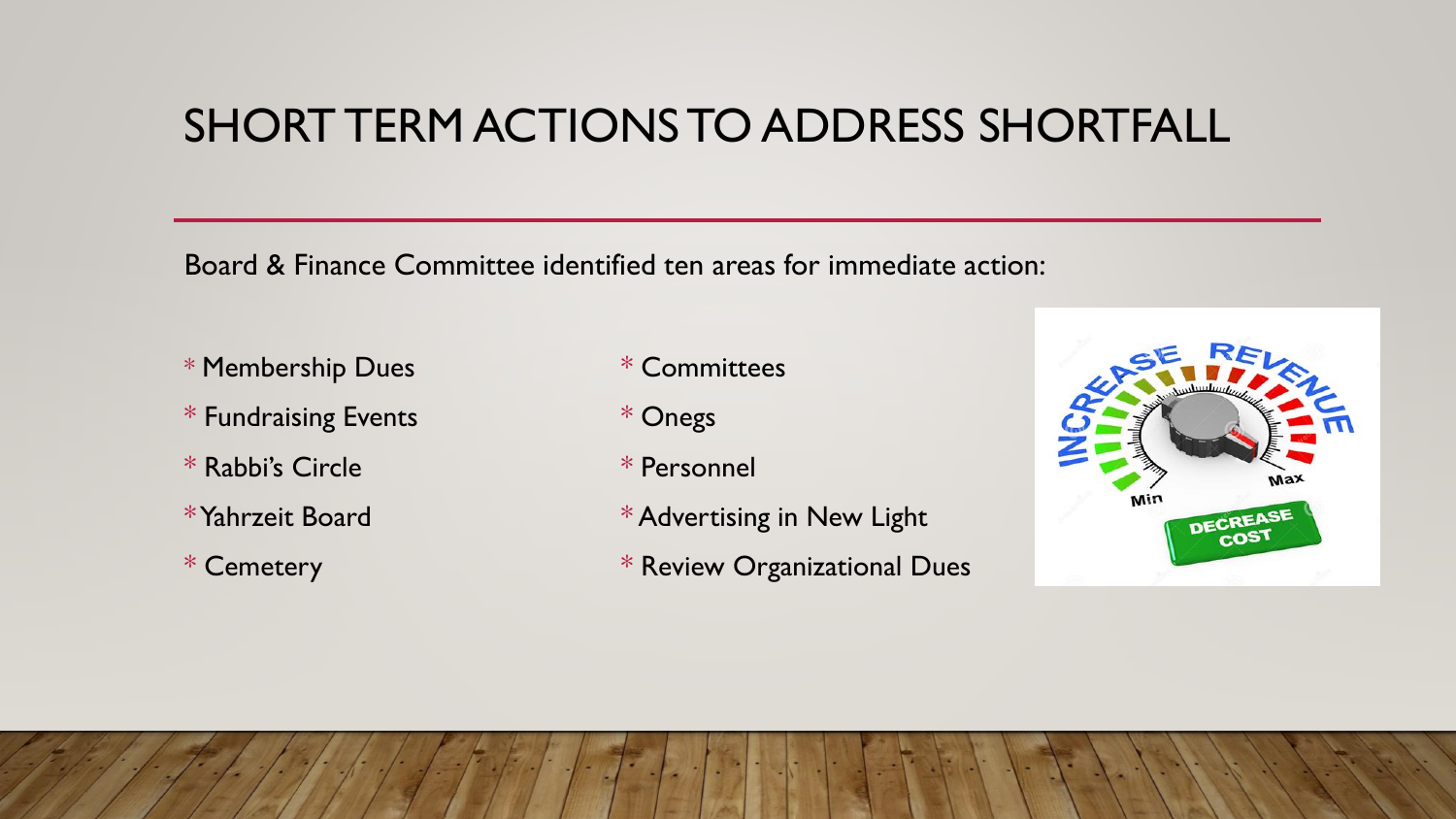#### HOW WE STUDIED DUES MODELS?

- Articulate the need to change ....
- Create a lead team….
- Conduct external research…..
- Evaluate financial and membership situation….
- Obtain board feedback
- TOWN HALL WITH CONGREGANTS FEB 10
- Board Discussion/Decision Feb 25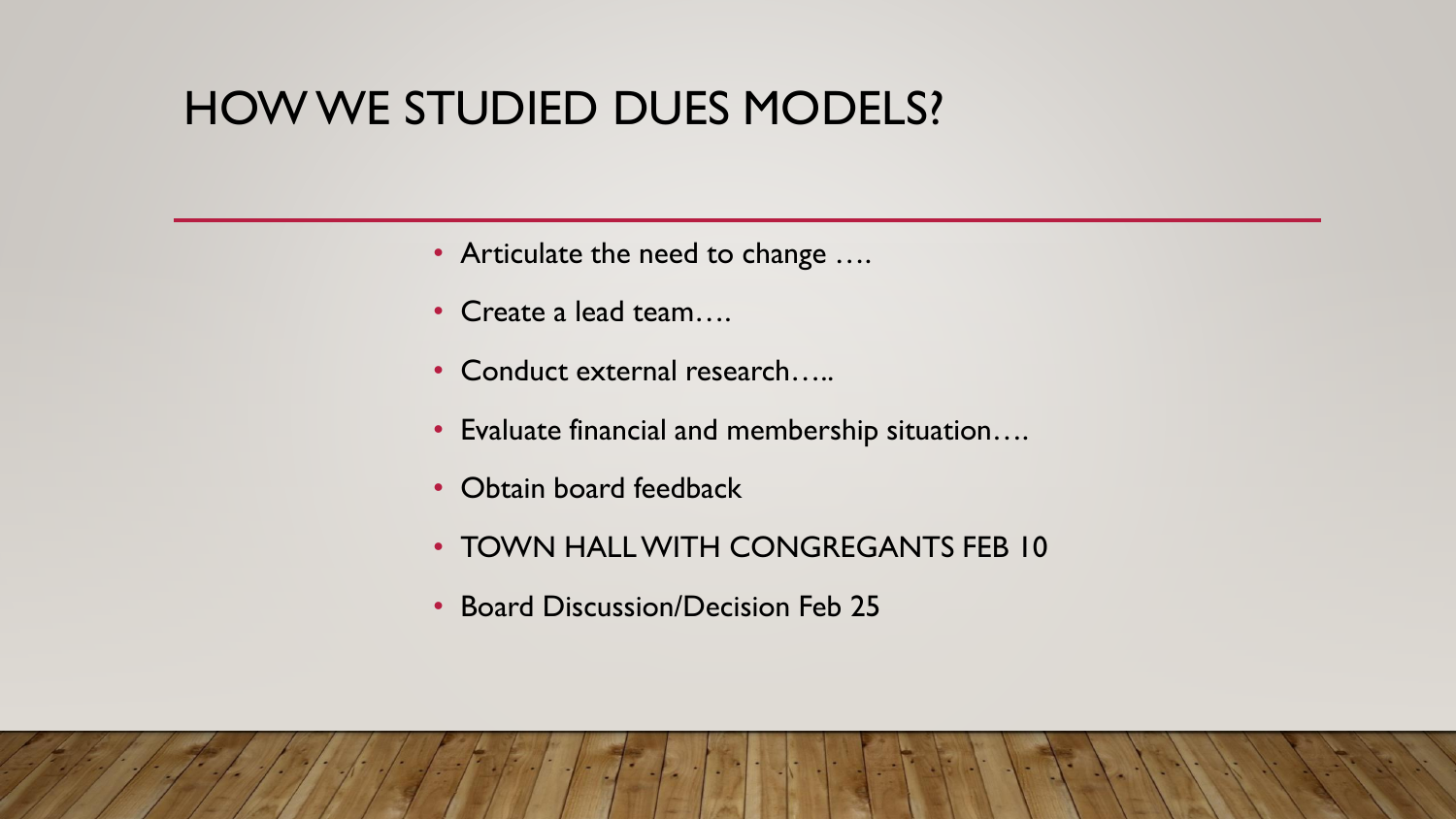### BACKGROUND: WHAT INFORMATION DID WE GATHER?

- Analysis of our current dues: baseline information
- UJA-Federation/NY- Report, 2015 & 2017
- Queries to Additional Synagogues: Bet Shalom, Leo Baeck Temple (LA), Phx Temple
- National Queries: Eight Reform synagogues from UJA reports
- Consider alternatives: Voluntary vs Continue Fair-Share vs Traditional
- Board of Directors- input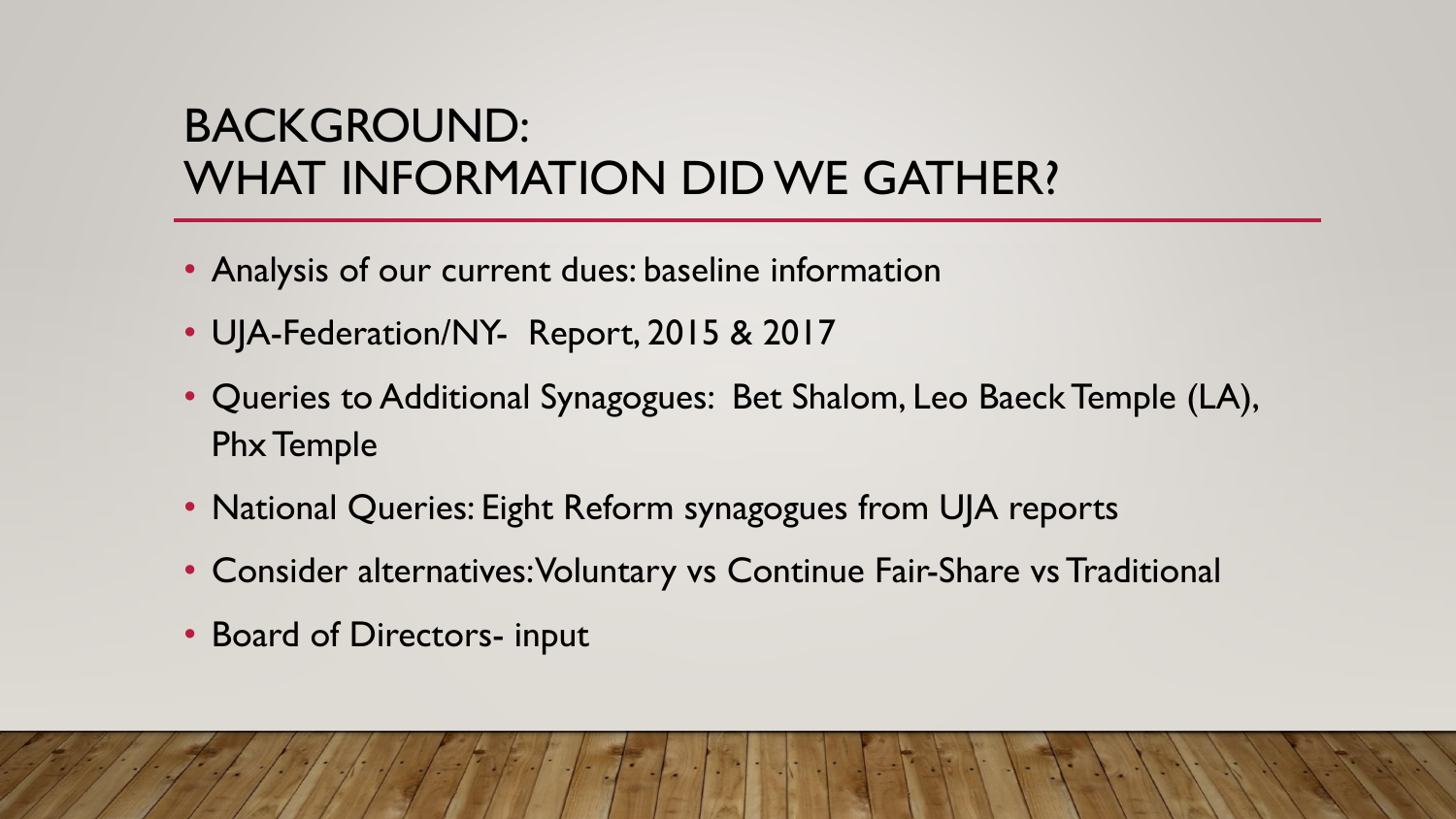#### FIVE MODELS FOR FINANCIAL SUSTAINABILITY

- Fixed Dues Model (Traditional)
- Fair Share Model (similar to a progressive income tax)
- Sustaining Model (calculate operating expenses / members= average needed)
- Tiered Model (flat standard rate + more fundraising requests)
- Philanthropic Model (the Chabad model...)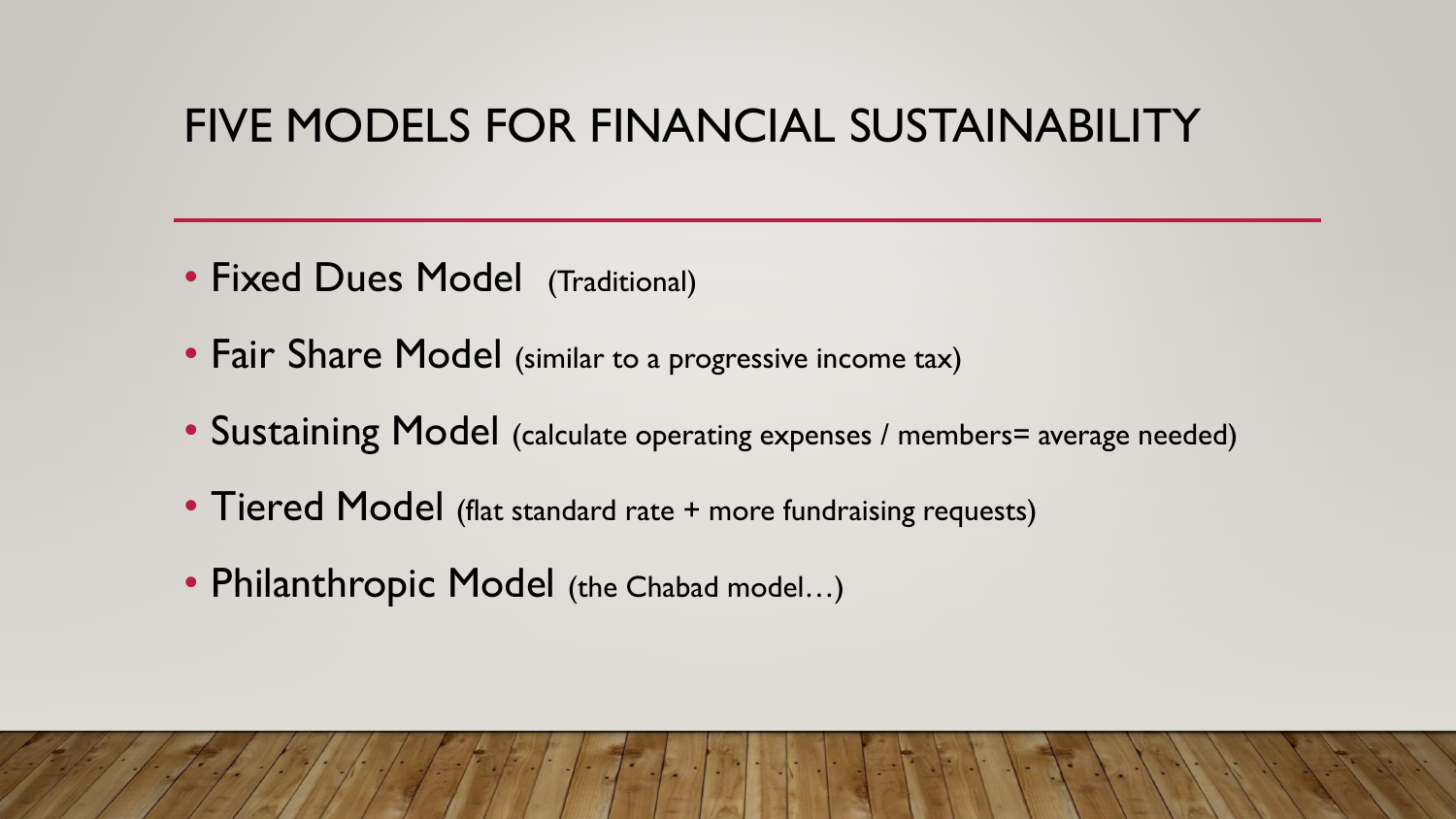### UNITED FEDERATION OF…A RESEARCH ON CHANGING TO VCM (2015)

- Analysis of 26 Synagogues using VCM (11 our size)
- **Three reasons:** 
	- Financial reasons
		- Values-based reasons
			- Engagement reasons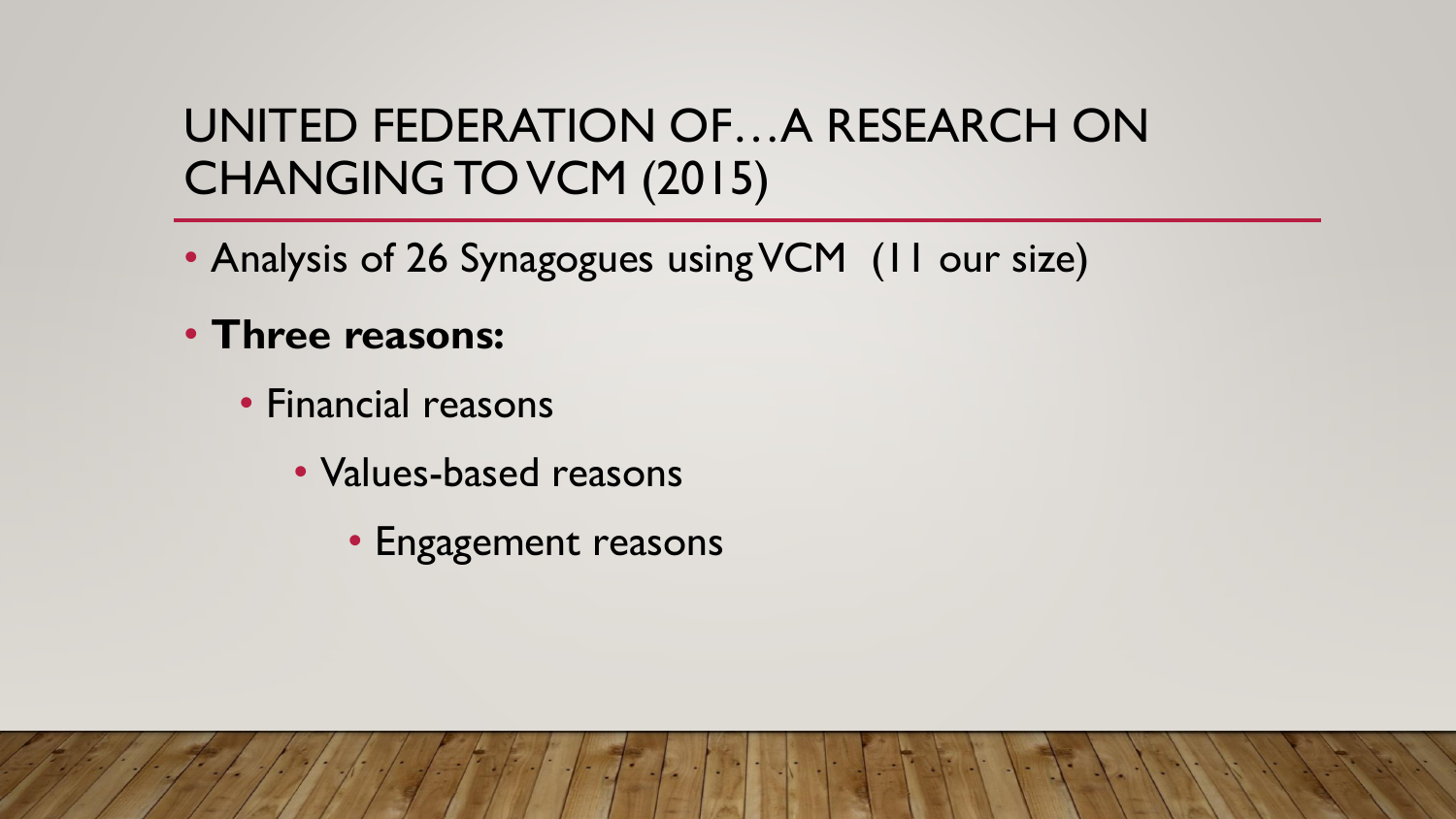#### RESULTS OF 2015 STUDY ON VOLUNTARY DUES

- More new members, but they were often paying less
- Members who paid less than under the fixed dues model, typically increased their contributions with a voluntary commitment model
- None had a "free rider" problem
- Most members donated right at the sustaining amount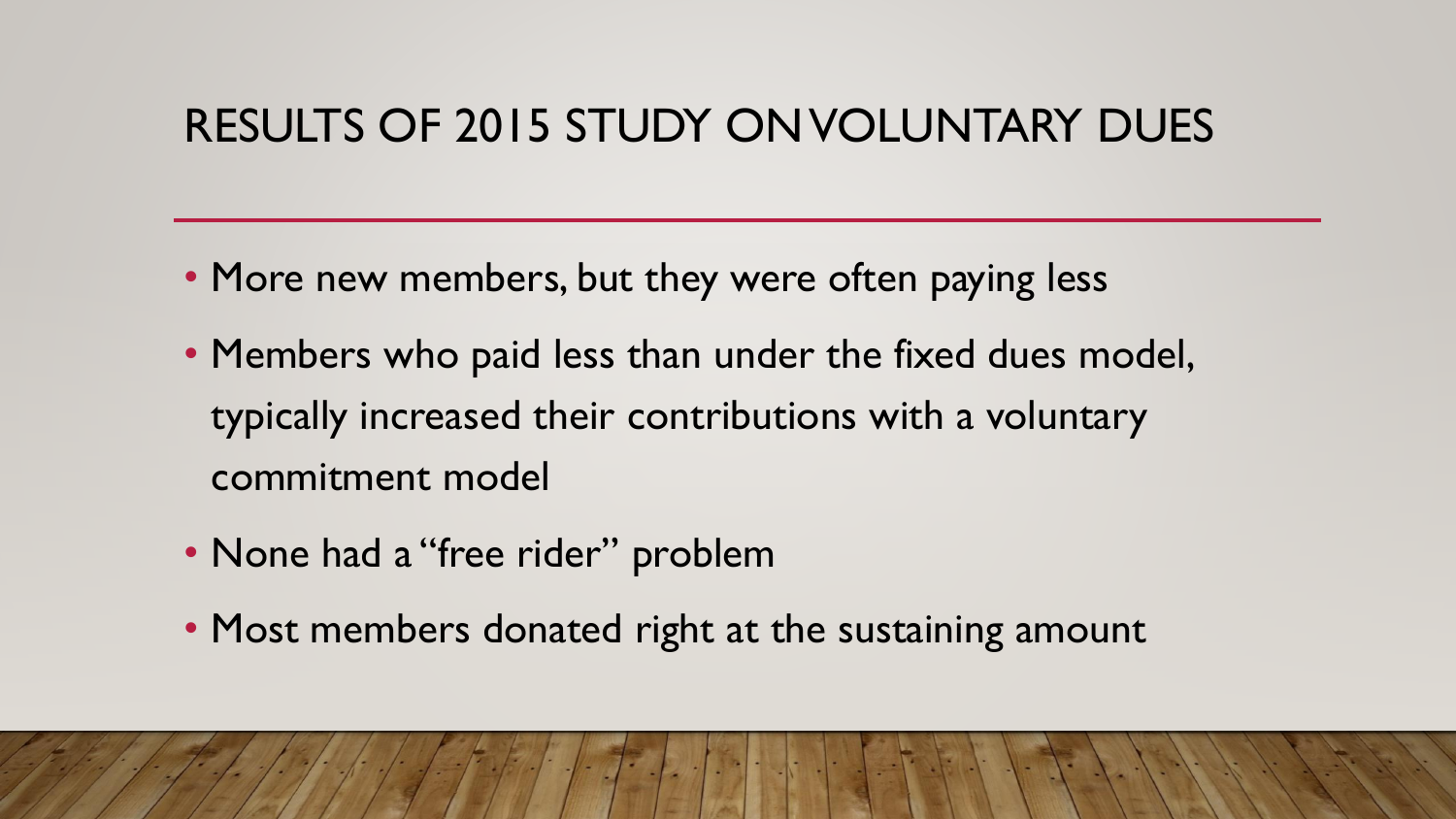#### UJA FOLLOW-UP REPORT ON VOLUNTARY DUES (2017): RETURNED TO 19 /26 FROM 2015

- Almost uniformly pleased
- Average of 3.6% annual increase in membership
- Average of 1.8% annual increase in pledge revenue
- Need to continue promoting/reintroducing model
- \*Noted congregations do not adequately track their financial data…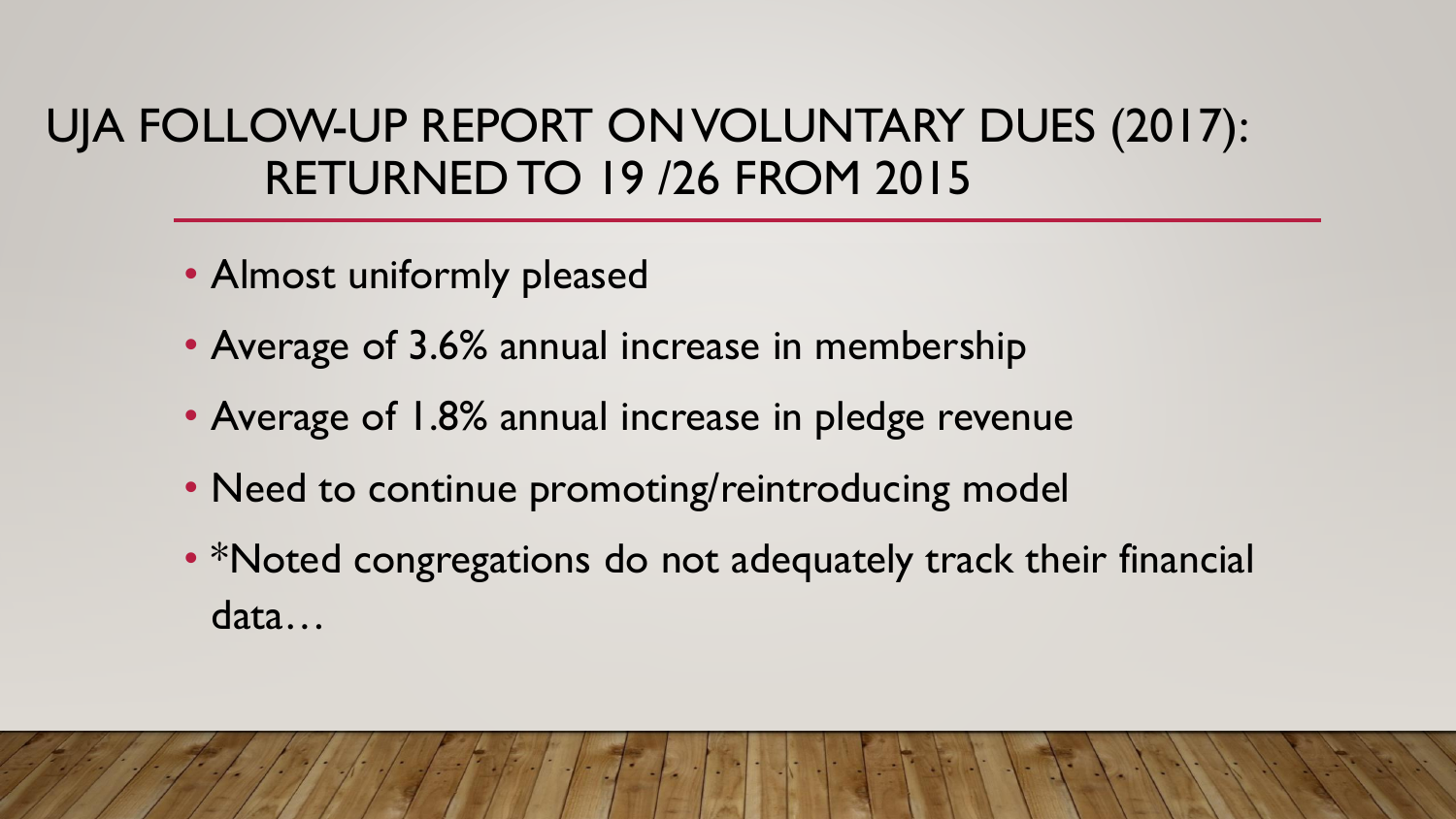#### OUR OWN QUERIES

#### • **Who:**

• 7 national & local synagogues contacted

#### • **Why:**

- Improves recruitment of new members "I didn't expect it to be so easy"
- To attract more younger families, Bar/Bat Mitzvah stay after the events
- Eliminates "those horrible conversations"…
- Allows pledge to fluctuate when members situations change...decreases resignations
- "Whatever you can pay, we want you"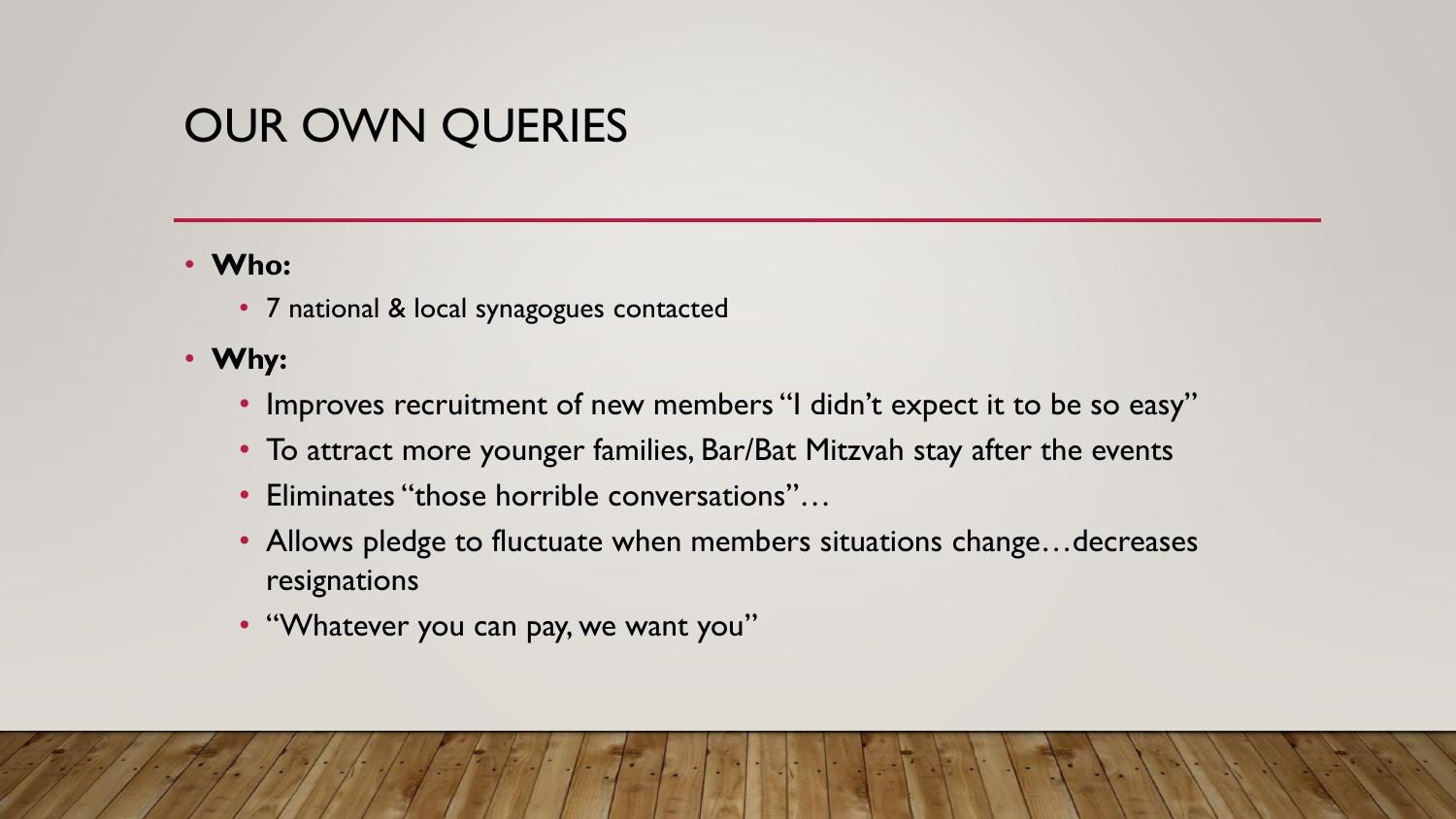#### **PROCESS**

- Took 1-2 years to plan, some did a 3 year "experiment"
- Safety Net: People who promised to cover any shortfalls (never necessary)
- Meetings with 10+ congregational leaders for support before rolling it out
- Board agreement on how to calculate the sustainable level (expenses/ #members)
- Transparency..... congregants need to understand the process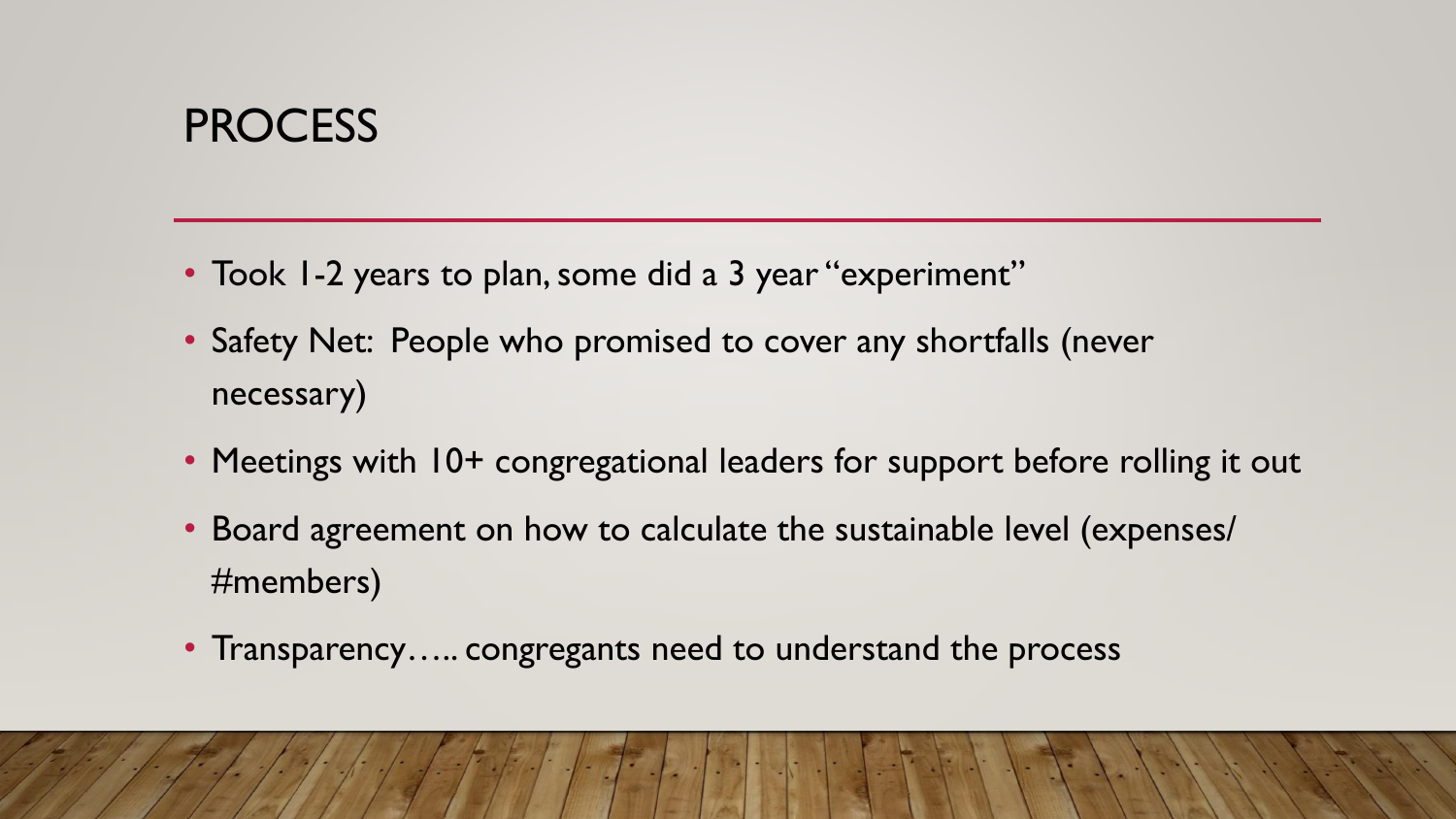### ACTUAL OUTCOMES:

- Membership numbers are more stable or increasing
- Attracting more young families/ singles
- Fewer resignations
- Improved relationship with congregants..."Treat me like an adult"
- Still need to do fundraisers, transparency with financial reports
- Challenge is getting people to move from initial "gift" amount: "Give from the heart"
- "You can join for \$1, but every day I ask G-d to pay the electric, and she has yet to do it".